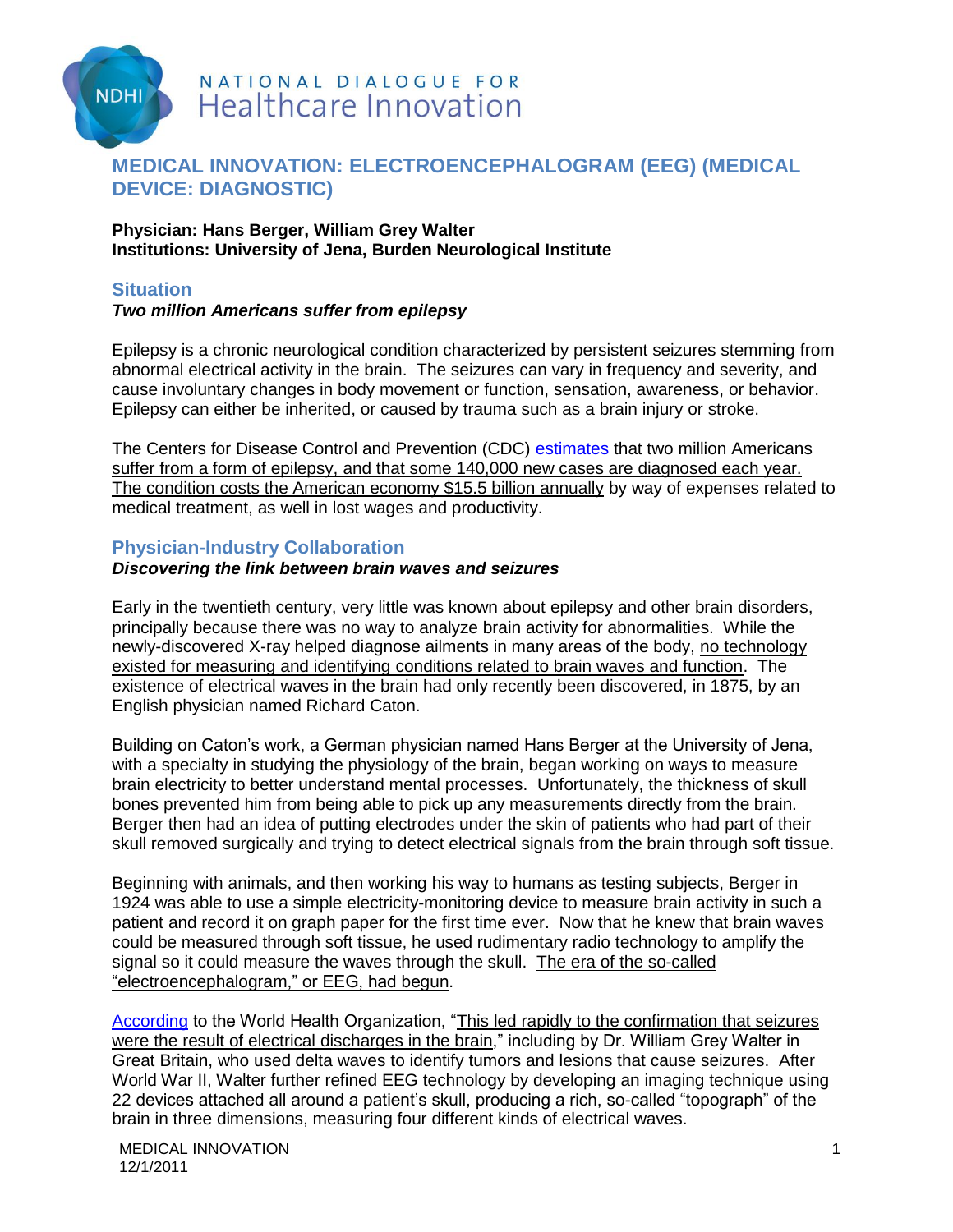

# NATIONAL DIALOGUE FOR **Healthcare Innovation**

#### **Innovation Benefits** *An almost real-time snapshot of brain activity*

While other imaging technologies such as computerized axial tomography (CAT) and magnetic resonance imaging (MRI) have subsequently been developed, EEGs remain the standard and most important non-invasive device for diagnosing epilepsy, and they are used for detecting and analyzing many other brain conditions such and tumors and strokes. Modern computing power has given EEG devices the ability to pinpoint precise locations of brain abnormalities that cause epileptic seizures.

The chief brain mapping initiative of the National Institutes of Health (NIH) [points out](http://humanconnectome.org/about/pressroom/the-science-of-connectome/hello-world/) that, "Unlike a MRI, the speed and fidelity of the EEG…can break down brain activity to the millisecond, providing an almost 'real-time' snapshot." As a result, physicians are now able to diagnose epileptic conditions with remarkable accuracy, and make well-informed recommendations on appropriate therapies, including medication and surgery.

### **Patient Benefits**

### *"The EEG helped me figure out what was wrong"*

Jim T., a healthy 38-year old in Washington, was on a run when he began to experience a severe tingling and numbness that shot through his body, accompanied by a strange smell and a feeling of "déjà-vu," as if he knew what his running partner was going to say before he said it. The feeling was so powerful, that he had to stop and grab a nearby fence to steady himself. The whole episode lasted only around 10 seconds, and felt to Jim almost like a mild shock.

Jim felt fine for the rest of the day, but had another such episode the next morning, as he was about to get up. Then he was fine. Six weeks passed, and then Jim had a recurrence of the event, followed by several more the next two days.

When the same pattern occurred two months later, Jim told his general practitioner, who referred him to a neurologist at George Washington University. The neurologist said it sounded like a possible seizure, but ordered an EEG to help in the diagnosis. Jim had a crown of electrodes attached to his scalp, with wires linked to a computer to measure his brain waves. The whole procedure lasted less than 30 minutes.

The test came back inconclusive for epilepsy. However, the neurologist told Jim if the episodes came back again to let him know right away, and he would arrange for a new procedure known as an ambulatory EEG that would allow Jim to be analyzed for up to 72 hours, using a battery pack attached to the crown of electrodes on his scalp.

Another six weeks went by and Jim felt the same sensations. He was given the ambulatory EEG right away, and sure enough, he had several of the events over the succeeding days. The EEG was downloaded to a computer, and Jim"s neurologist made a quick diagnosis – he suffered from a mild form of epilepsy known as "simple partial seizure disorder."

The neurologist recommended a new medication that now has Jim living with his epilepsy controlled. He is back to running and working everyday without having to deal with regular episodes of seizures. "The EEG helped me figure out what was wrong, and now I"m better," Jim said.